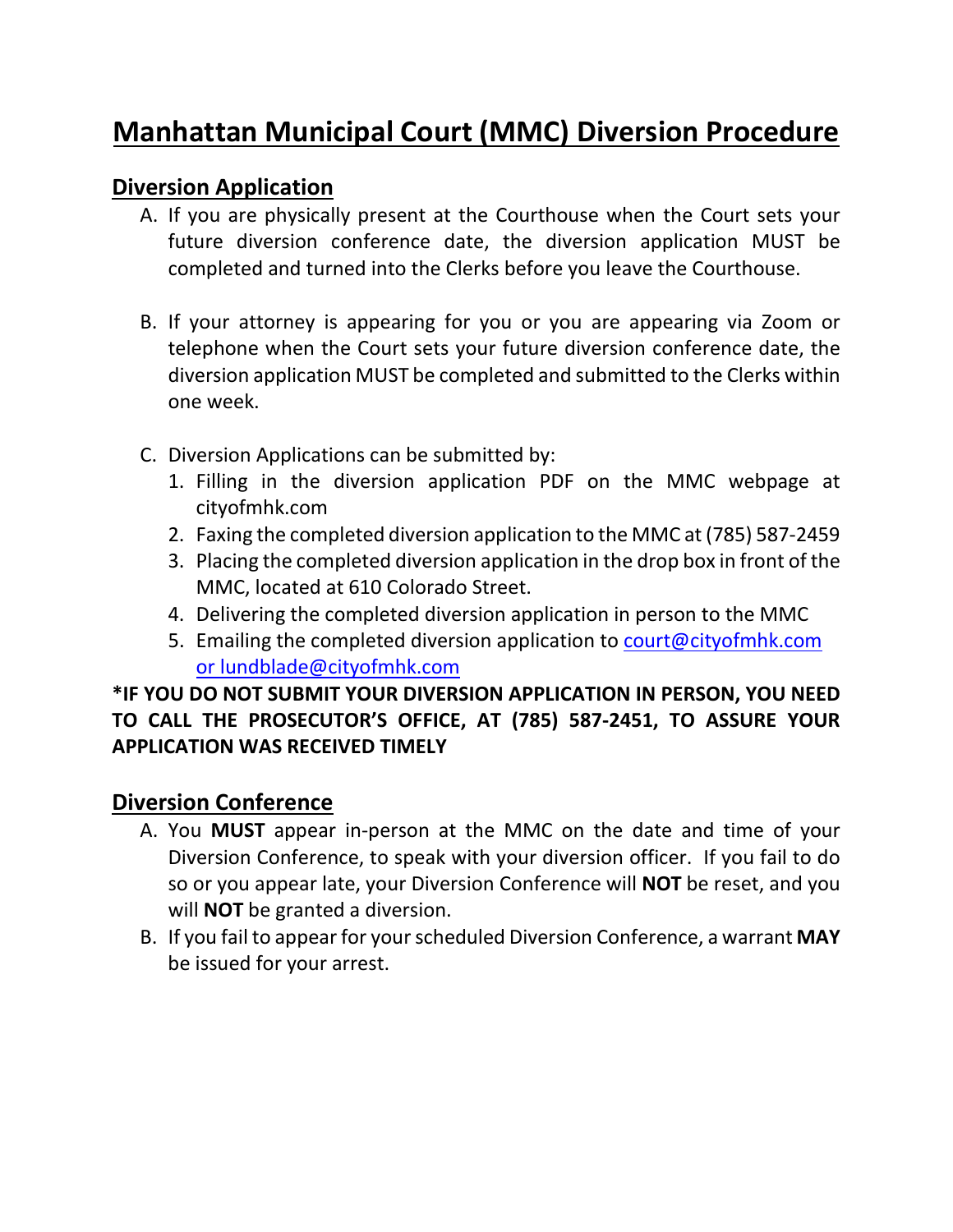## DIVERSION APPLICATION CITY OF MANHATTAN, KANSAS

By completing this application, you are asking the city prosecutor to grant you a diversion for the offense(s) with which you are charged. A diversion is an agreement with the city in which you agree to fulfill certain terms and abide by certain conditions in exchange for the city dismissing your charge(s) with prejudice (cannot be re-filed).

If a diversion is granted on incomplete or inaccurate information, the diversion may be revoked, and charges reinstated.

If you hold a Commercial Driver's License (CDL) in Kansas or any other state, a diversion cannot be granted on trafficrelated offenses.

If your diversion application or signed diversion contract are not submitted on time, you will NOT be granted a diversion. If you are late for or miss your diversion conference, you will NOT be granted a diversion.

Diversion costs must be paid in full at the time of your diversion conference for the offenses of Minor in Possession/Consumption of alcohol and Unlawful use of a Driver's License. If you are uncertain of the costs associated with your case, please contact the prosecutor's office prior to your court date.

Fill out this form completely. If a question is not applicable, please indicate that in the space provided. Failure to fill out this form completely may result in a denial of diversion.

| Name              | Age   |  |
|-------------------|-------|--|
| Address           | Phone |  |
| City              | State |  |
| Email (required): |       |  |

| <b>FOR MINORS ONLY:</b> Parent/Guardian Name: |                               |
|-----------------------------------------------|-------------------------------|
|                                               | Parent/Guardian address:      |
|                                               | Parent/Guardian phone number: |
|                                               | Parent/Guardian email:        |

- 2. If address above is not in the Manhattan-Fort Riley area, why were you in Manhattan at the time of this offense?
- 3. List your driver's license number, the state, and the expiration date: Is this a commercial driver's license? Do you hold a commercial driver's license in any other state?
- 4. List name, age, and relationship of any dependents:

5. Where do you work and what is your position there? 6. If you are enrolled in college or post-secondary education at this time, list where: Are you in good standing with the school? What is your grade point average? 

7. Have you ever been granted a diversion in any court for any offense? If so, what offense and what court?